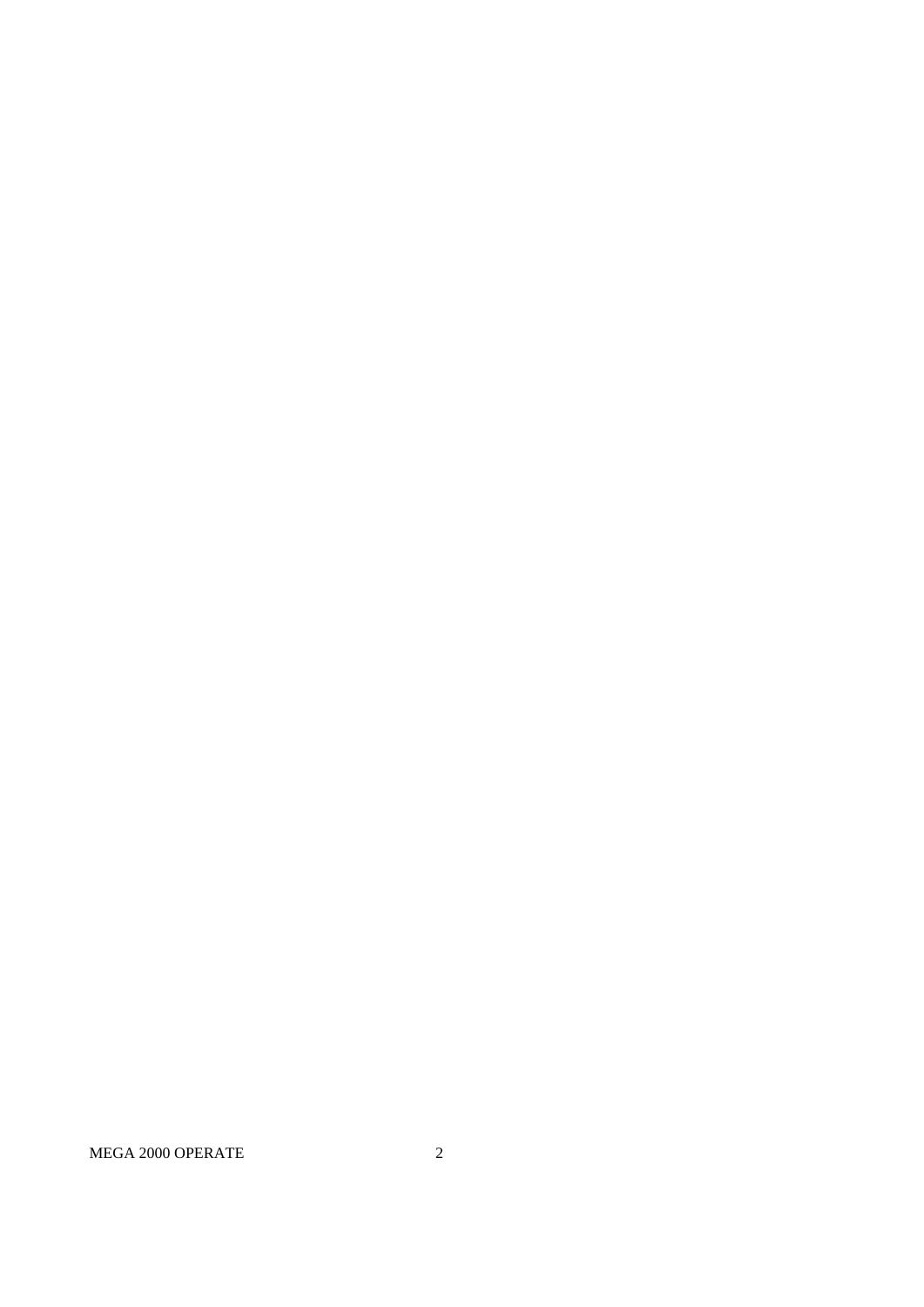## **WARNINGS:**

As with any product that performs automatic functions, there are certain safety precautions that you must practice and be aware of before using device.

- 1. Keep the transmitter out of reach of children.
- 2. Do not leave anyone in the vehicle while running on remote start.
- 3. Alert servicing personnel that the vehicle is equipped with a remote start system.
- 4. Do not start the vehicle by remote while it is in an enclosed area or garage.
- 5. Always apply the parking brake and lock the vehicle as you exit the vehicle.
- 6. Vehicle windows should be rolled up before vehicle is remote started.
- 7. If the unit malfunctions, disconnect the remote start fuse until the problem is resolved.
- 8. Use and operation of this system is the sole responsibility of the vehicle owner or operator.

9. Some areas may have local ordinances that prohibit leaving a vehicle running on public streets.

## **OPERATION:**

| A. TRANSMITTER OPERATION:                        |                                                                |                                                           |  |  |
|--------------------------------------------------|----------------------------------------------------------------|-----------------------------------------------------------|--|--|
| <b>Transmitter Button</b>                        | <b>System Function</b>                                         | Remark                                                    |  |  |
| θ                                                | Lock Doors and Arm System                                      |                                                           |  |  |
| 0<br>θ                                           | Arm and Delete the 2 Stage Shock Sensor                        | Press twice within 3 seconds                              |  |  |
| θ<br>$\pmb{\theta}$<br>0                         | Arm and Noiseless Mode                                         | Press within 3 seconds                                    |  |  |
| 0                                                | Arm System and Hidden Alarm Function                           | Press within 3 seconds                                    |  |  |
| $+ \mathbf{\hat{d}}$<br>0                        | Silent Arming / Disarming                                      | Ignition in "off" position                                |  |  |
| θ<br>$+ \mathbf{\hat{d}}$<br>$(2\text{-second})$ | Active Anti Car-Jacking Mode                                   | Ignition in "on" position press<br>and hold for 2 seconds |  |  |
|                                                  | Unlock Doors and Disarm System                                 |                                                           |  |  |
| $\frac{1}{3}$<br>2                               | 2-Step Door Unlock and Disarm System                           | Press twice within 3 seconds                              |  |  |
| $(2\text{-second})$                              | Trunk Release (Channel 3)                                      | Press and Hold for 2 seconds                              |  |  |
| Ph                                               | Passive Arming By-pass                                         | While the system is disarmed                              |  |  |
| £                                                | Remote Control Entry/Exit Valet Mode                           | While the system is disarmed<br>Press within 3 seconds    |  |  |
| 0<br>$+$ $\clubsuit$                             | Channel # 4 Timer Output                                       |                                                           |  |  |
| $\bigstar$                                       | Car Locator                                                    |                                                           |  |  |
| ∗<br>(3-second)                                  | Panic function                                                 | Press and Hold for 3 seconds                              |  |  |
|                                                  | <b>B. 2-WAY LCD REMOTE CONTROL TRANSCEIVER OPERATION ONLY:</b> |                                                           |  |  |
| <b>Transceiver Button</b>                        | <b>System Function</b>                                         | Remark                                                    |  |  |
| $\overline{F}$ - $\theta$ (C)                    | System's Trigger Check                                         | Press within 3 seconds                                    |  |  |
| $F - F - \Theta$ (C)                             | System's Status Check                                          | Press within 3 seconds                                    |  |  |
| $F - \vec{U}$ $(\zeta)$                          | <b>Optional Driving Pager</b>                                  | Press within 3 seconds                                    |  |  |
| $F(1$ second)                                    | LCD screen lamp turns on for 5 seconds.                        | Press and hold for 1 second                               |  |  |
| E _ E _ E                                        | Clear the Flash Icon and Melody Sound on                       | Press within 3 seconds                                    |  |  |

#### F - F - F the LCD Screen Transmitter

## **C.LED INDICATORS:**

| ьn                      | <b>Status</b>   |  | ' FL                     | Status |
|-------------------------|-----------------|--|--------------------------|--------|
| Off                     | <b>Disarmed</b> |  | 2 flashes pause          | Zone 2 |
| Slow flash              | Armed           |  | 3 flashes pause          | Zone:  |
| Fast flash              | Passive arming  |  | 4 flashes pause          | Zone ∤ |
| On (solid)              | Valet mode      |  | 5 flashes pause          | Zone ! |
| <b>CURD INDICATORE.</b> |                 |  | <b>DADIZINIA LIALIT.</b> |        |

| <b>D. CHIRP INDICATORS:</b> |              | <b>E. PARKING LIGHT:</b> |            |
|-----------------------------|--------------|--------------------------|------------|
| Chirp                       | Function     | Parking light            |            |
| chirp                       | Arm          | 1 flash                  | Arm        |
| 2 chirps                    | Disarm       | 2 flashes                | Disarm     |
| 3 chirps                    | Ajar Warning | 3 flashes                | Triggered  |
| 6 chirps                    | Car locator  | 12 flashes               | Car locato |

| LED               | <b>Status</b>  | I FD.              | Status                              |
|-------------------|----------------|--------------------|-------------------------------------|
| Off               | Disarmed       | 2 flashes pause    | Zone 2 / Trigger on Trunk/Hood      |
| Slow flash        | Armed          | 3 flashes pause    | Zone 3 / Trigger on Door Switch     |
| Fast flash        | Passive arming | 4 flashes pause    | Zone 4 / Trigger on Shock Sensor    |
| On (solid)        | Valet mode     | 5 flashes pause    | Zone 5 / Trigger on Ignition Switch |
| CUIDD INDICATODS. |                | F BABIZINA LIALIT. |                                     |

| Chirp    | <b>Function</b> | Parking light | <b>Function</b> |  |
|----------|-----------------|---------------|-----------------|--|
| 1 chirp  | Arm             | flash         | Arm             |  |
| 2 chirps | <b>Disarm</b>   | 2 flashes     | <b>Disarm</b>   |  |
| 3 chirps | Ajar Warning    | 3 flashes     | Triggered       |  |
| 6 chirps | Car locator     | 12 flashes    | Car locator     |  |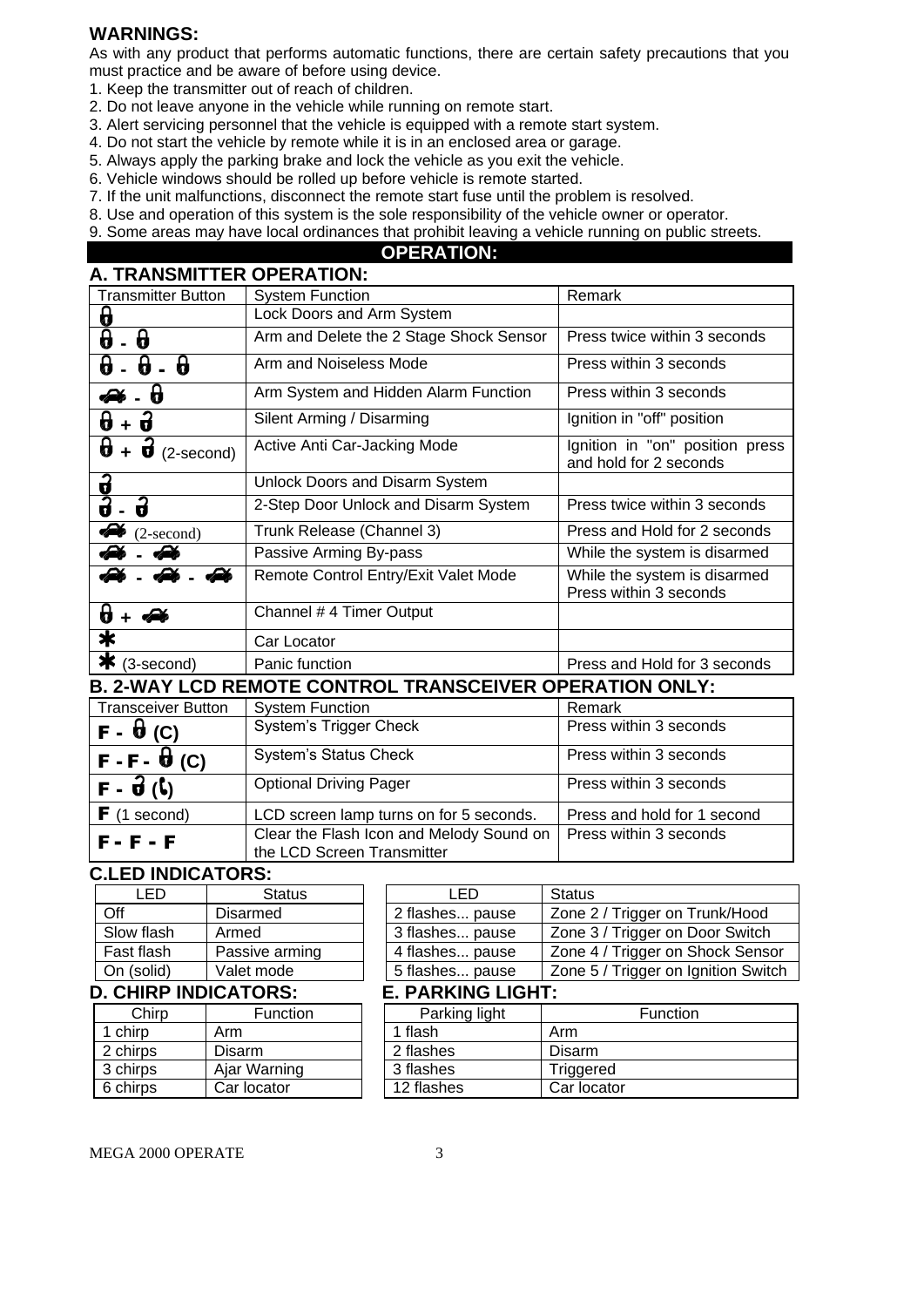## **F. SYSTEM OPERATING CONDITION:**

|                | Siren, Horn   | Parking Light LED |                           | Doors   | <b>Starter</b> | Dome Light    |
|----------------|---------------|-------------------|---------------------------|---------|----------------|---------------|
| 1. Arming      | 1 or 3 Chirps | 1 Flash           | Slow Flash                | Locking | Disable        |               |
| 2. Disarming   | 2 or 4 Chirps | or                | 3 Fast Flash or Unlocking |         |                | Turns on forl |
|                |               | Flashes           | lOff                      |         |                | 30-second     |
| 3. Trigger     | Alarming      | Flashes           | Slow Flash                |         | Disable        | Flashes       |
| 4. Panic       | Alarming      | Flashes           |                           |         |                | Flashes       |
| 5. Car-Jacking | Alarming      | Flashes           |                           |         | <b>Disable</b> | Flashes       |
| 6. Car Locator | 6 Chirps      | 12 Flashes        |                           |         |                |               |

## **G. ACTIVE ARMING – LOCK & ARM:**

- 1. Press  $\boldsymbol{\theta}$  button on the transmitter.
- 2. The siren will chirp once and parking light will flash once indicating that the system is now armed. The vehicle doors will lock upon arming when interfaced with the security system.



**AJAR WARNING:** If the siren sounds 3 chirps, then you have left a door, trunk, or hood lid ajar. (See Alarm Feature **"I - 3** Programming)

transceiver.

**SILENT ARMING / DISARMING:** Press the  $\mathbf{\vec{v}}$  and  $\mathbf{\vec{v}}$  buttons at the same time on the transmitter will arm or disarm your security system, No chirp sounds will be heard, arm / disarm confirmation will be through the vehicles parking lights only.

**SHOCK SENSOR BY-PASS:** Press the **b** button on the transmitter twice within 3 seconds will arm the security system and bypass the shock sensor. The system will chirp one additional time to confirm the sensor bypass mode was activated. The sensor bypass feature is programmed to activate for one arming cycle only. The security system will return to normal operation during the next arming cycle.

**NOISELESS MODE:** Press  $\mathbf{\mathbf{\mathbf{\Phi}}}$  button once. The siren chirps once, The system is now armed.

Press the  $\biguplus$  button twice more within 3 seconds: The siren chirps once again, the system is now in Noiseless mode. On this mode, for the zone 4 shock sensor, the trigger timer will reduced from 30 seconds to 15 seconds.

The noiseless feature is programmed to activate for one arming cycle only. The security system will return to normal operation during the next arming cycle.

**HIDDEN ALARM FUNCTION:** Press the  $\blacklozenge$  button first; within 3 seconds press the  $\blacklozenge$  button to activate the hidden alarm function. The security system will arm and with "Hidden Alarm Function". The siren / horn will be silenced even if the sensor is triggered in the armed status.

## **H. PASSIVE ARMING** (See Feature **"II - 2"** Programming)

Active arming / disarming will allow you to control your security system via the remote transmitter. This security system is equipped with an optional Passive Arming feature, which allows the security system to arm 30 seconds after the last door is closed. Operation is as follows.

- 1. Turn the ignition to the "OFF" position and exit the vehicle.
- 2. After all entrances are closed, the security system LED will flash fast for 30 seconds. If you reopen any door / hood / trunk, the security system LED will stop flashing. It will begin flashing again once the vehicle all entrances are closed.
- 3. After 30-second timer has elapsed, the security system will automatically "ARM". The siren will chirp [1] time and the parking lights will flash [1] time and remain on for 10-seconds.

## **PASSIVE DOOR LOCKING:** (See Feature **"II - 2"** Programming)

The vehicle doors will automatically lock after passive arming cycle has been completed.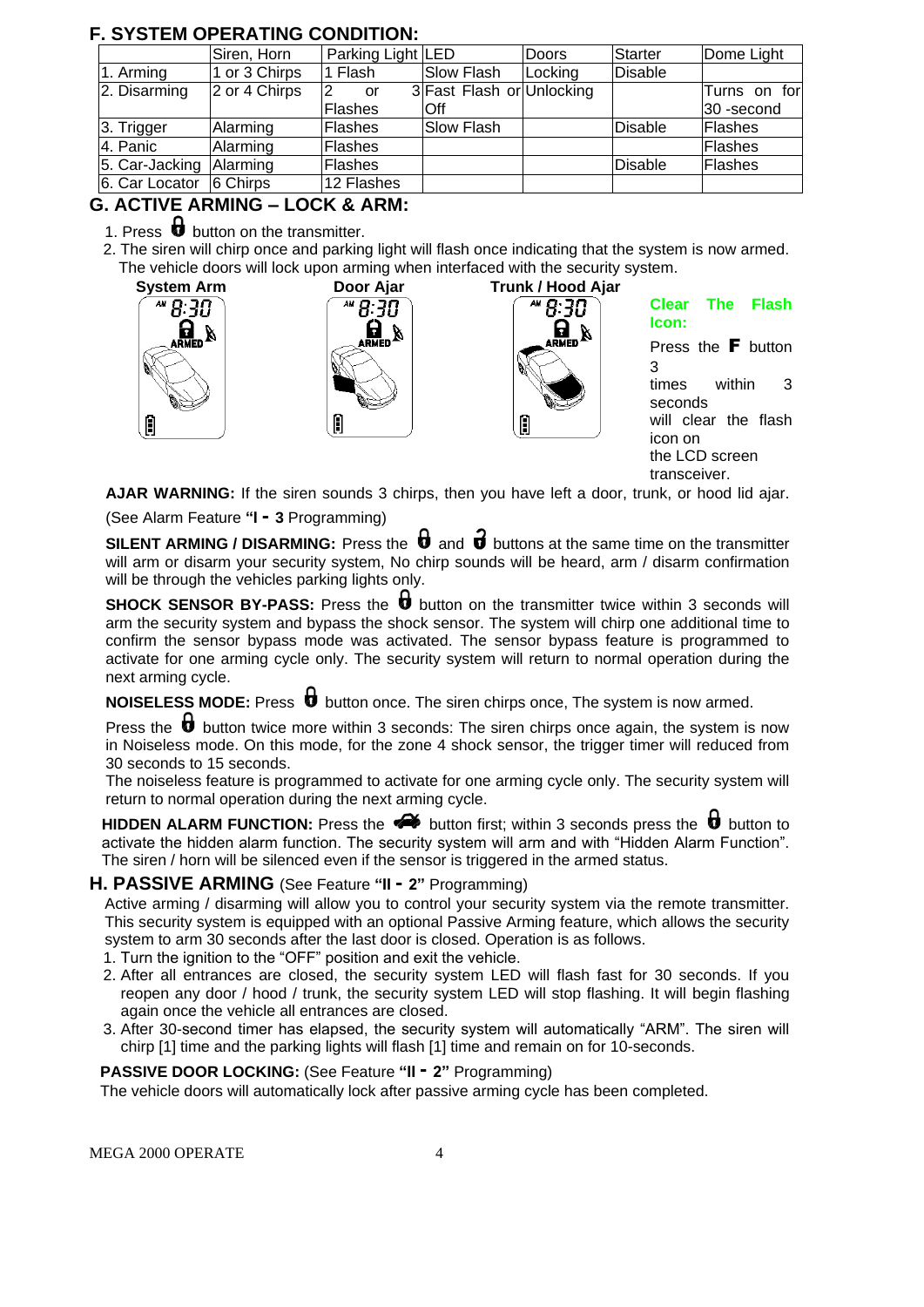**PASSIVE ARMING BY-PASS:** While the system disarmed, Press the **P** button twice, the security will respond with [1] chirp and LED will turn "ON". The security system will remain in this

temporally state for as long as you wish. To exit passive by-pass, press the transmitter  $\boldsymbol{\theta}$  or  $\boldsymbol{\vec{d}}$ button and the system will return to normal status.

## **I. ACTIVE DISARMING – UNLOCK & DISARM:**

- 1. Press  $\overrightarrow{d}$  button on the transmitter.
- 2. The siren will chirp twice and parking light will flash twice and then remain on for 30 seconds indicating that the security system is now disarmed. The vehicle doors will unlock and dome light wills turns on for 30 seconds upon disarming when interfaced with the security system.



#### **CLEAR THE FLASH ICON:** Press the F button 3 times within 3 seconds will clear the flash icon on the LCD screen transceiver.

**TAMPER DISARMING**: If alarm triggered, upon disarm the system, siren chirp 4 times, parking light flash 3 times.

**PATHWAY ILLUMINATION** (See Alarm Feature **"II - 4"** Programming): This feature turns the parking light "ON" for 30 seconds upon a unlock signal and for 10 seconds upon the lock signal.

**TWO STEP DOOR UNLOCK**: This feature will independently unlock the drives door only when disarming the security system. Pushing the  $\overrightarrow{\mathbf{u}}$  button on the transmitter a second time within 3 seconds will unlock the entire vehicle.

**AUTOMATIC RE-ARM** (See Feature **"I - 2"** Programming): If this feature is selected, the security system will automatically re-arm itself 60 seconds after disarming with remote transmitter. Automatic rearm will cancel if any door is opened before the 60 seconds timer has elapsed.

## **J. DISARMING WITHOUT A TRANSMITTER**

**OVERRIDE THE ALARM WITHOUT PASSWORD PIN CODE:** (Factory Default Setting)

The Override function may be used if the remote transmitter is lost or inoperative.

1. Enter the vehicle and turn the ignition switch to 'ON' position. (Alarm will sound.)

2. Within 10 seconds push and release the valet switch.

Alarm will stop sounding and enter the disarm mode. You can now start and operate the vehicle normally.

#### **OVERRIDE THE ALARM WITH PASSWORD PIN CODE: (**Alarm Feature **IV - 2** Programming**)**

Unlike valet switch easily found, and defeated, this security system allows the consumer to program a password pin code, offering a higher level of security.

1. Enter the vehicle and turn the ignition switch to the 'ON' position. (Alarm will sound.)

2. Within 5 seconds, enter your chosen first 10ths digit by pressing and releasing the valet switch.

3. Within 15 seconds of the last entered 10ths digit, turn the Ignition switch "OFF" then "ON".

4. Within 15 seconds, enter your chosen second 10ths digit by press and release the valet switch.

5. Turn the ignition switch "OFF" position.

[4] Chirps form siren/horn, [3] flash from parking light and LED will turn off to indicate the system was disarmed.

Note 1: You must override the alarm within 60 seconds. If not, the system will automatically re-arm.

#### **EXAMPLE: To Override The System With The Password Code 83, you would;**

1. Enter the vehicle and turn the ignition switch to 'ON' position. (Alarm will sound.)

2. Within 5 seconds, press and release the valet switch 8 times

3. Within 15 seconds of the last entered 10ths digit, turn the Ignition Switch "Off" then "ON".

4. Within 15 seconds, press and release the valet switch 3 times

5. Turn the Ignition Switch to "Off" position.

[4] Chirps form siren/horn, [3] flash from parking light and LED will turn off to indicate the system was disarmed.

## **K. VALET MODE: (System in Disarm or Valet mode)**

The valet switch allows you to temporarily bypass all alarm functions, eliminating the need to hand your transmitter to parking attendants or garage mechanics. When the system is in valet mode, all alarm functions are bypassed, however the remote panic feature and remote door locks will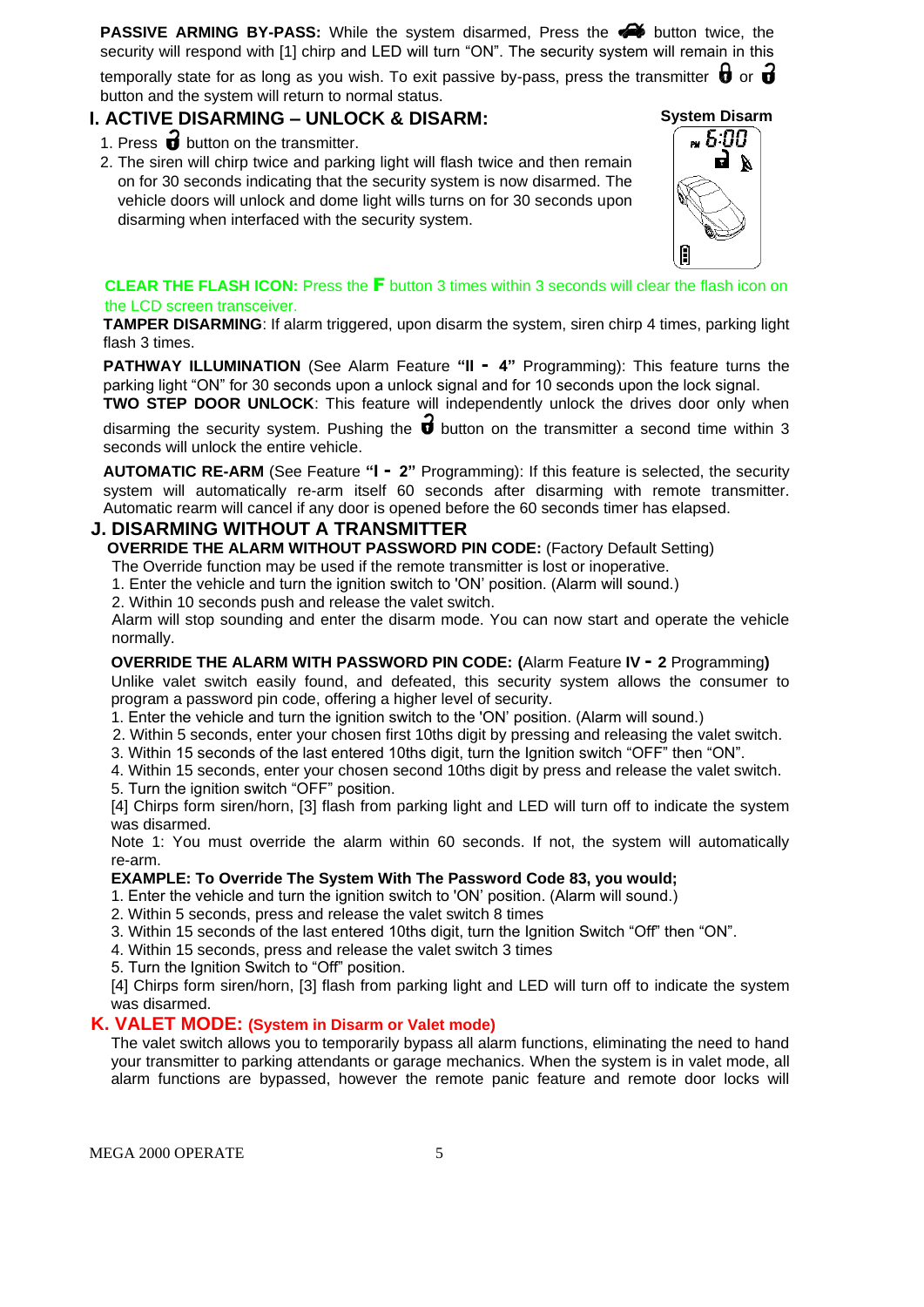remain operational. To use the valet mode, the system must first be disarmed either by using your remote transmitter, or by operating the Manual override sequence.

> **Remote Door Lock**

> > חח קויי

Ĥ

Ω  $\boldsymbol{\lambda}$ 

#### **Enter Valet Mode:**

- 1. From the disarmed condition, turn the ignition to the "ON" position.
- 2. Push and hold valet switch for 2 seconds until LED turns on. LED will remain on as long as system is in 'valet mode'.

#### **Exit Valet Mode:**

- 1. Return to normal operation, turn ignition 'on'.
- 2. Push and hold valet switch for 2 seconds, LED will turn off indicating system has exited valet mode.
- 3. Parking light flash confirms enter valet mode and two parking light flash confirm exit valet mode. **Remote Valet Mode:**
- 1. Press and release  $\blacktriangle\blacktriangle$  button on transmitter 3 times within 3 seconds to enter/exit valet mode.
- 2. One parking light flash will confirm you have entered 'valet mode' and two parking light flashes will confirm you exited 'valet mode'.

## **L. CAR LOCATOR**

Press the  $*$  button to activate car locator function. The siren will chirp 6 times. The parking light will flash 12 times, for you to easily locate your car.

## **M. PANIC FUNCTION:** (See Alarm Feature **V – 4** Programming)

- Transmitter can be used as a remote panic switch to manually trigger the alarm in case emergency.
- 1. Press and hold the  $*$  button for 3 second. The alarm will immediately sound.
- 2. During panic mode, the normal function of this transmitter button will be suspended. The  $\theta$  and  $\theta$  buttons can be used to lock and unlock the doors

(if option is installed), however once the  $\overrightarrow{\mathbf{u}}$  button is pressed, the vehicle's starter disable device, (where installed) will be enable allowing vehicle to start.

3. To stop the alarm, press and hold the  $\mathbf{\divideontimes}$  button on the transmitter again for 3

seconds. Also if any transmitter button other than  $\ast$  or  $\theta$  or  $\theta$  button is pressed and released, the panic mode will be turned off immediately.

4. If the button is not pressed, the alarm will automatically stop after 30 seconds.

## **N. TRIGGER THE SYSTEM**

When armed, your vehicle is protected as follows:

- 1. Light impacts will trigger the warn-away signal.
- 2. Heavy impacts / Doors open / Hood open / Trunk open / Turning on the ignition key will trigger the programmed sequence.

The starter disable relay (if installed) prevents the vehicle's starter from cranking. The siren, horn, parking lights, and dome light will turn on to alert of an intrusion for 30 seconds. Then it will stop and automatic reset and re-arm. If the one of sensors or detectors is still active, the alarm system will sound a maximum of 6 times of 30 seconds cycles.



MEGA 2000 OPERATE 6

f "12:00  $\mathbf{g}_{\text{\tiny{MED}}}$ ង

(♦

Ĥ



w12:00

**Remote Door Unlock**

.. គៈពព

F

 $\boldsymbol{\beta}$ d.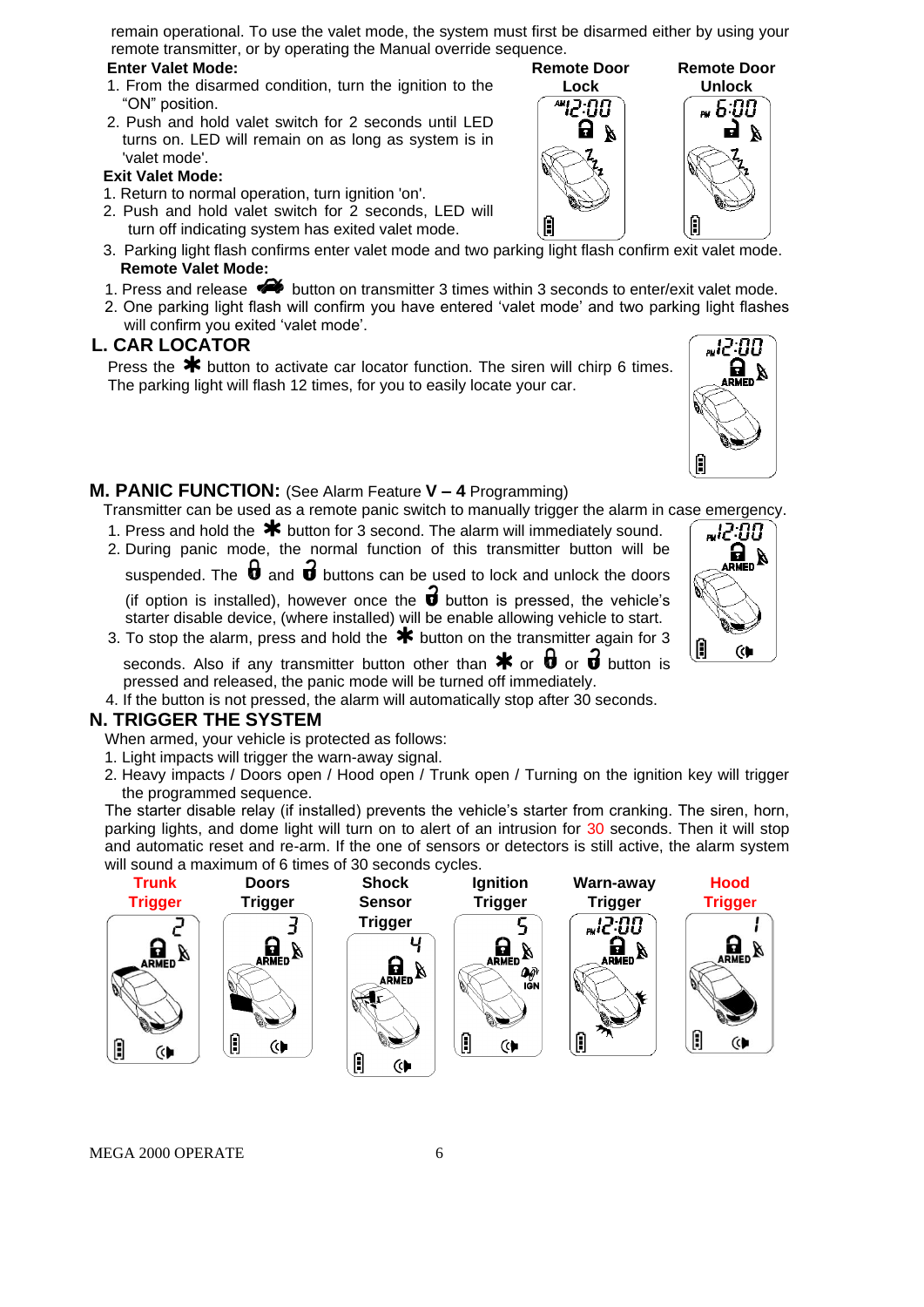**STOP THE MELODY SOUND ONLY:** While triggering the alarm the LCD screen will alert user through melody sound and flashing trigger icon, press any button on the LCD remote transceiver to stop melody sound only

**CLEAR THE FLASH ICON AND MELODY SOUND:** While triggering the alarm the LCD screen will

alert user through melody sound and flashing trigger icon, press the  $\blacksquare$  button 3 times within 3 seconds will clear the flash icon and stop melody sound on the LCD screen transceiver.

**NOISE ABATEMENT CIRCUIT:** Your system has "Noise Abatement Circuit". It prevents annoying repetitive trigger sequences due to faulty door pin switches or environmental condition such as thunder, jackhammers, airport noise, etc.

Here's how "Noise Abatement Circuit" works: The alarm triggers five times. Each time the same sensor or switch is triggering the alarm, the "Noise Abatement Circuit" will interpret this pattern of triggers or false alarms. After the fifth trigger, "Noise Abatement Circuit" ignores, or by pass, that sensor or switch until the other sensor or switch is trigger.

"Noise Abatement Circuit" covers doors, hood, and trunk differently: If the alarm is triggered by an open door for six full cycles (three minutes), the doors will be bypassed until the trigger ceases.

## **O. ANTI CAR-JACKING**

**Warning: If you do not need the carjacking function in this alarm system, be sure to set car-jacking feature "OFF". The default setting for this system is all car-jacking "OFF". (See Alarm Feature I – 4 Programming).**

#### **ACTIVE ANTI CAR JACKING:**

- 1. Press and hold the transmitter  $\mathbf \vec u$  and  $\mathbf \vec v$  buttons at the same time for 2 seconds while the vehicle's ignition is ON. The parking lights will turns on for 1.5 seconds to indicate the system enters the car-jacking mode.
- 2. Once the system in car-jacking mode, if you are forced from the vehicle, the system will be trigger when the door is opened and closed while the ignition is "ON".

#### **PASSIVE ANTI CAR-JACKING:**

- 1. Turn the ignition switch to "ON" position; the system enters the car-jacking mode.
- 2. Once the system in car-jacking mode, if you are forced from the vehicle, the system will trigger when the door is opened and closed while the ignition is "ON".

#### **TRIGGER THE ANTI CAR-JACKING MODE:**

- a). 50 seconds after the system has beer triggered. The siren will start chirping for 15 seconds.
- b). During this 15 seconds period of chirping, are being alerted to push the valet switch once to turn off the car-jacking feature. If not, it will enter the second timer car jacking.
- c). 65 seconds after the system has been triggered, the siren starts alarming and the parking light starts flashing.
- d). 90 seconds after the system has been triggered:
	- 1. The siren will continue alarming and the parking lights flashing, and
	- 2. The starter disable will activate to prevent the vehicle from starting.
	- 3. It will remain active until the vehicle's battery power is exhausted.

#### **OVERRIDE THE SYSTEM TO TURN OFF ANTI CAR- JACKING:**

Turn the ignition switch from OFF to ON, and within 10 seconds push valet switch, the siren will stop and the system disarmed

**Note:** If you use password pin code to double protect the vehicle security, you will need to use it to completely disarm the system.

## **P. SYSTEM'S TRIGGER CHECK** (For two-way transceiver operation only)

Press the transceiver **F** button first, within 3 seconds press **U** (C) button. It responds with one melody sound and all trigger's records will immediately be displayed on the LCD screen.



**Q. SYSTEM'S STATUS CHECK** (For two-way transceiver operation only) When you want to check the system's present status through the LCD screen, press the transceiver F button twice. Within 3 seconds press **(C)** button. It will respond with one melody sound. The LCD screen should be illuminated.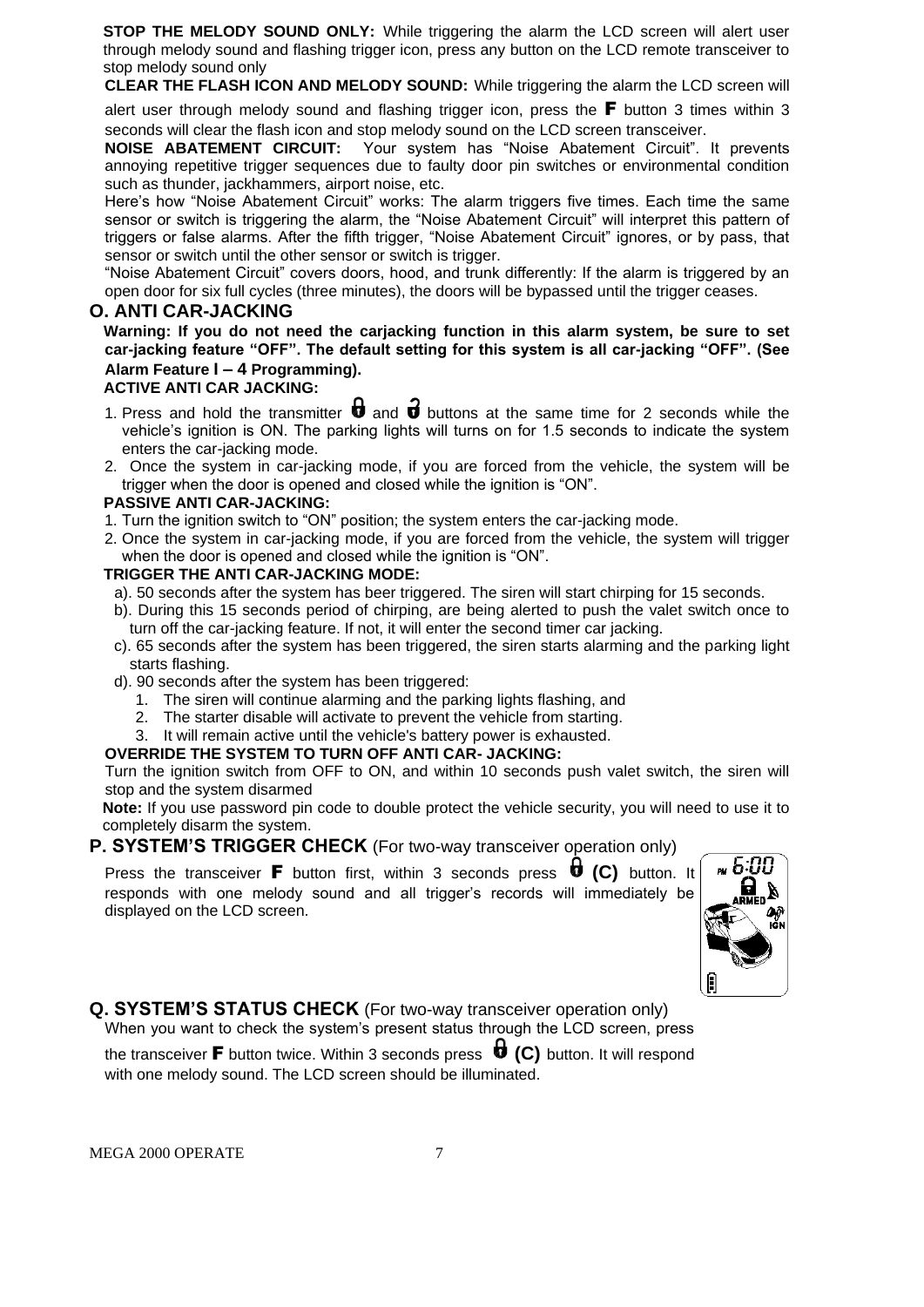

## **R. DRIVER PAGING** (For two-way transceiver operation only)

It is useful the event that someone wants to page the driver of the parked vehicle.  **Indoor Driving Paging**

With ignition switch "OFF", press and hold valet switch for 2 seconds to page driver, one chirp sound shall be emitted from vehicle and paging melody sound continues on your remote LCD transceiver and " indication flashes on LCD screen.

## **Outdoor Driving Paging**

If someone tries to page you by tapping the paging (knock) sensor (optional), usually mounted on the bottom part of front window, the paging melody sound continues sounding from your Remote LCD transceiver and " indication flashes on the LCD screen.

- 1. Press the transmitter **F** button first, within 3 seconds press  $\mathbf{0}$  ( $\mathbf{0}$ ) button to activ outdoor driver paging function, It responds with chirps of the vehicle, a melody so and  $\sum$  indication flashes on the LCD screen to confirm the function is on.
- 2. When tapping the paging (knock) sensor, one chirp sound shall be emitted from the vehicle and the paging melody sound continues sounding from your remote LCD transceiver and "  $\mathbb{W}$ " indication flashes on the LCD screen.
- 2. Turn on the ignition switch; OR press the  $\bigoplus$  button to arm the system; OR press
	- $\overrightarrow{\bm{U}}$  button to disarm the system, this outdoor driver paging function will exit.

## **S. DOME LIGHT CONVENIENCE DELAY & SUPERVISION**

- The alarm has a unique feature that will turn on your vehicle dome light as following:
- 1. Upon disarming, the interior lights will remain on for 30 seconds.
- 2. If the vehicle is intruded, the interior light will flash for the same duration as the siren.
- Note: Turning ON the ignition switch or arming the alarm will turn off the dome light.

#### **T. IGNITION CONTROL POWER DOOR LOCK SAFETY SYSTEM.** (See Feature **II – 3** Programming.)

- 1. Turn the ignition switch on and close all the vehicle's doors. After 3 seconds, the system will automatically lock the central locking system.
- 2. Turn the ignition switch off. The system will automatically unlock the central locking system.
- **U. TRUNK RELEASE (Factory default setting) / CHANNEL 3 TIMER CONTROL OUTPUT.** (See Alarm Feature **III – 3** Programming.)

Press and hold  $\blacktriangleright$  button on transmitter for two seconds to remote control the trunk release or other electric devices.

Channel 3 is user-programmable timer output. You may program the built-in timer to send a ground signal for any time interval between 1 second and 2 minutes. For instance, timer output may be used to turn on headlights, power windows, or sunroof. **Note:** Factory default setting at 1-second pulse grounded for trunk release output.

## **V. CHANNEL 4 TIMER CONTROL OUTPUT** (See Alarm Feature **III- 4** Programming)

Press transmitter  $\biguplus$  and  $\blacktriangleleft$  buttons at same time to active Channel 4 function. Channel 4 is user-programmable timer output. You may program the built-in timer to send a ground signal for any time interval between 1 second and 2 minutes. For instance, timer output may be used to turn on headlight, power windows, or sunroof. **Note:** Factory defaults setting at momentary output.

## **W. POWER ON MEMONRY:**



Θ

ਂਪ੍ਰ ПÅ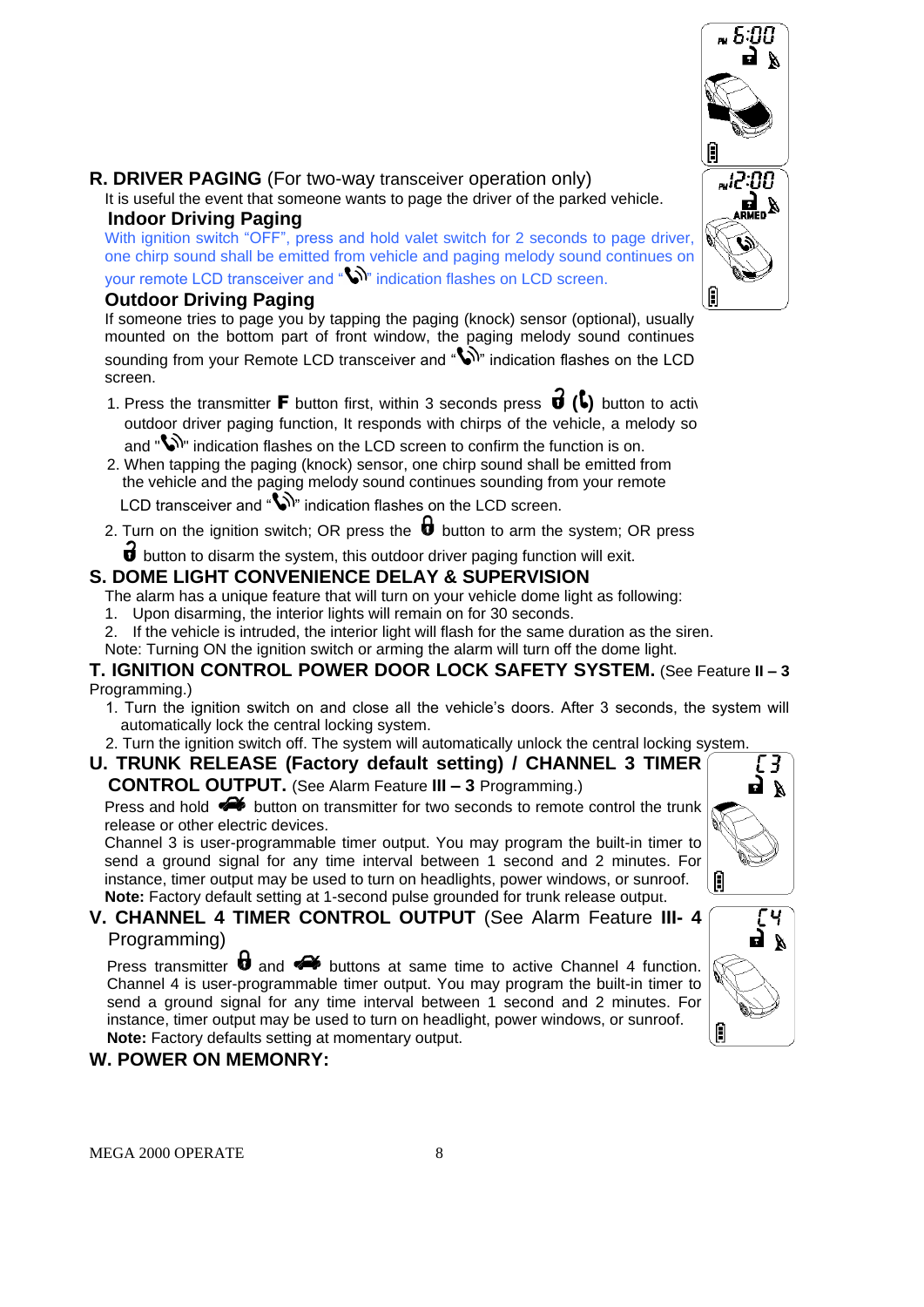This security system is equipped with circuitry that will allow the unit to remember its alarm state if the power is lost and then reconnected.

## **X. ALARM UPGRADE**

This unit is capable of being upgraded to an alarm system so as to detect if a thief is trying to open a door, the hood, or the trunk and has an input for a shock sensor to detect impact to the vehicle by a thief. If you would like to upgrade this unit to an alarm system, please contact your authorized reseller.

## **REMOTE START OPERATION:**

## **A. TO REMOTE START THE VEHICLE:**

1. Press  $*$  button twice on the transmitter.

2. The parking light will activate to indicate the remote start received the signal. (A melody sounding from your Remote LCD transceiver and IGN icon will flashes on the LCD screen to confirm the remote start was activated).

3. The engine will start approximately 5 seconds.

4. Once the engine is running, after couple seconds the parking light will turn on again and climate controls will activate and adjust the vehicles interior temperature to your preset setting (While the vehicle is running, the RUNNING icon on the LCD screen will flash and it will indicate countdown timer based on the 5, 10, 20 or 30 minute run time set up by your installation center).

5. The vehicle will run for 5 to 30 minute cycle and automatically shut down. (When the unit shuts off the countdown timer will turn off and the transmitter will play a melody.)

**Note:** The Remote Start Unit will not start the vehicle if any one of the following conditions exists:

- 1. The hood is opened.
- 2. The brake pedal is pressed.
- 3. Move the optional remote start enable toggle switch to OFF position. (If installed)
- 4. The gear selector is in any gear other then "PARK" or "NEUTRAL"

#### **SAFE START (Child Safety Mode)** (See Start Feature **I – 5** Programming)

Factory defaults setting to press the  $\bigstar$  button twice on the transmitter to start the vehicle. Programming this feature to eliminate accidental remote start, when kids enter this transmitter, the user presses the transmitter  $\blacksquare$  and  $\clubsuit$  buttons at the same time to start the vehicle.

## **B. TO OPERATE THE VEHICLE WHILE RUNNING ON THE REMOTE START:**

To operate the vehicle while the remote start is running vehicle engine. Insert the ignition key and turn it to "ON" (not the start) position. Press the brake pedal.

**Note:** If the brake pedal is pressed before the key is in the ON position, the engine will shut down.

## **C. TEMPORARY STOP FEATURE:**

This feature allows the vehicle to remain running after the key has been removed from the ignition. This feature is useful for occasions when you wish to exit and lock the vehicle for short periods of time, but would like to leave the motor running and the climate control on.

- 1. Before turning off the engine, press the  $*$  button twice on the transmitter and the LED indicator will flash 3 times to confirm enter.
- 2. Turn the ignition key to OFF position. (The engine will stay running.)
- 3. The engine will run until the pre-programmed time elapsed or shutdown input is received.
- **E. TURBO TIMER MODE:** (See Start Feature **"I - 6"** Programming)

Turbo timer mode keeps the engine running after arriving at you destination for a programmable period of 1/ 3 or 5 minutes, This allows the system's time to conveniently cool down the turbo after you have left the vehicle. To activate:

- 1. While engine is running, place the transmission gear in park position and pull up the hand brake.
- 2. Before turning off the engine, press and release  $\blacksquare$  and  $\blacktriangleright$  buttons at the same time. -- The parking light wills turn on to indicate the remote start has entered turbo charge mode. --
- 3. Pull off the "Ignition Key" from the key cylinder.
- -- Engine keeps running. --
- 4. Exit and secure the vehicle.

**--** Engine continues running until the pre-programmed time elapsed. **--**

#### **F. TIMER START:** (See Start Feature **"I - 7"** Programming)

This unit can be programmed to start and run the engine every 3 (2) hours. The engine will run for the programmed running time and then shut down.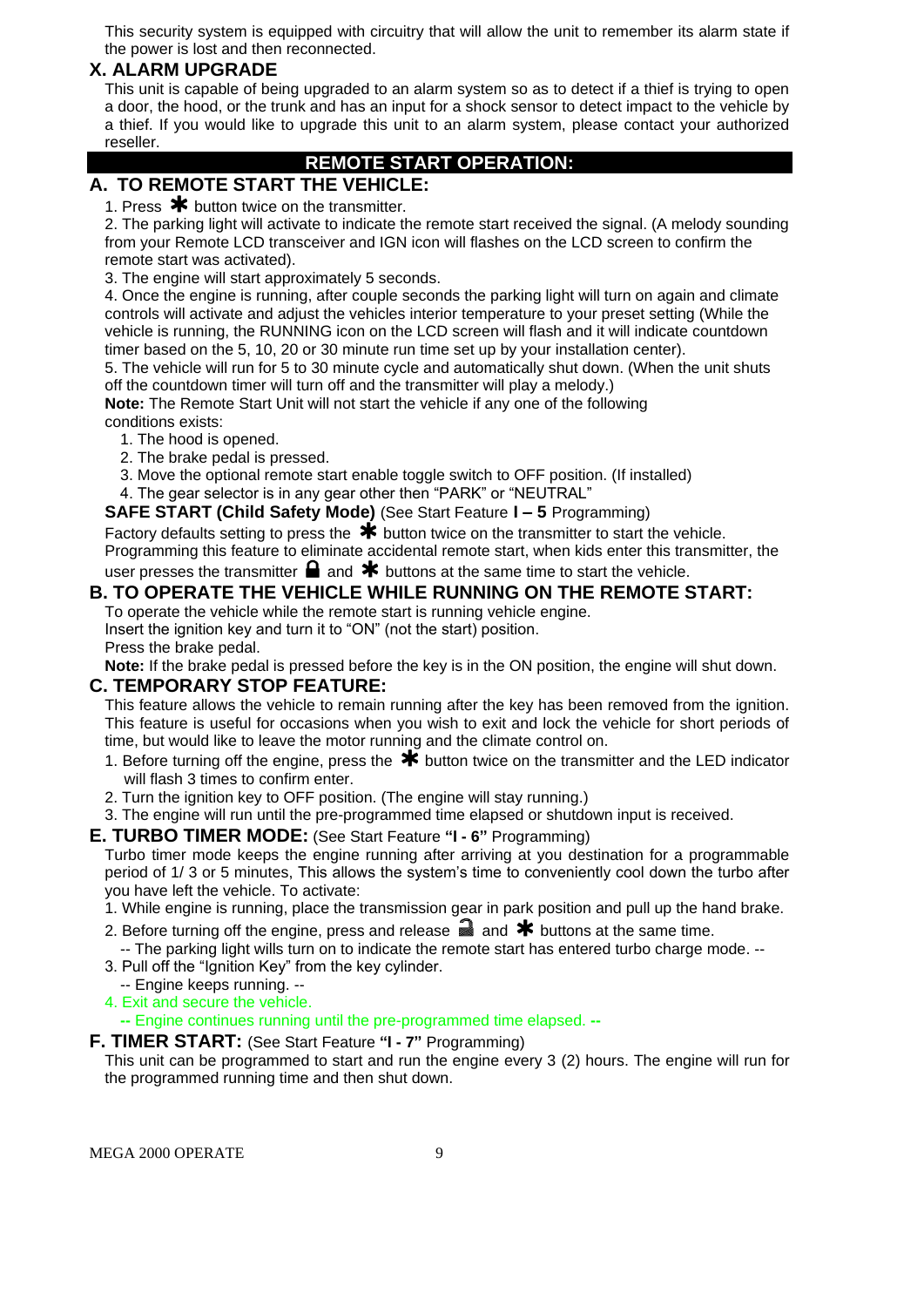**IMPORTANT**: Timer Start should be used only in open areas, never start and run the vehicle in on enclosed space as a garage or carport.

Feature is design for an extreme cold climate usage. The system will auto start the vehicle every 3 (2) hours, to prevent engine freezing and hard to start. MAXIMUM OF SIX CYCLES CAN OCCUR. **ENTER:**

1. Press the  $*$  button twice to remote start the vehicle. As soon as the vehicle is running and the parking light have turned on or flashing.

2. Immediately, depress the  $\delta$  button once, within 2 seconds

3. Rapidly depresses the  $*$  button. The parking light will flash (3) times. The siren or horn chirps (3) times. The vehicle is now programmed to start every 3 (2) hours.

4. Press the brake pedal to stop the vehicle running.

#### **Exit the timer start:**

Timer start can be exited manually as follows:

Make sure the remote start system is not operating the engine.

- 2. Turn the ignition on. The LED and parking light will flash (4) times. The horn chirps (4) times. Or
- 1. Press the  $*$  button twice to remote start the vehicle. As soon as the vehicle is running and the parking light have turned on or flashing.
- 2. Immediately depress the  $\delta$  button then press and hold the  $*$  button for 2 seconds. The parking light will flash (4) times. The siren or horn chirps (4) times. The vehicle is no longer programmed to start automatically.

## **G. TO TURN OFF THE REMOTE START:**

When the engine is running (by remote start), if you want to stop it:

Press  $\bigstar$  button twice on the remote transmitter under remote start mode.

Move the optional remote start enable toggle switch to OFF position. (If installed). Press the brake pedal.

The vehicle will shut down and turn off the parking light to indicate engine stopped.

## **H. SHUT-DOWN INPUT FOR REMOTE STARTER:**

If any of the following conditions exist while the system is operating, the engine will not start or will shut down immediately:

- 1. The hood is opened.
- 2. The brake pedal is pressed.
- 3. Engine is over-revved {"Tachometer checking type" only}.
- 4. The pre-programmed run time (5/10/20/30 minutes) has elapsed.
- 5. Press  $\bigstar$  button twice on the remote transmitter under remote start mode.
- 6. Move the optional remote start enable toggle switch to OFF position (If installed).
- 7. The vehicle refused to start running after {3} unsuccessful attempts.

#### **I. DISABLING THE REMOTE START SYSTEM:** (If installed)

Allows your system's remote start unit to be temporarily disabled to prevent vehicle from being remote started accidentally. Useful if vehicle is being serviced or stored in enclosed area. To disable remote start, move optional remote start enable toggle switch to the OFF position.



Note: If system is interfered by stronger radio frequency around, sources of high voltage electric power, or such obstacles like tall buildings and so on, transmission range may get shorter as system uses low output powered frequency.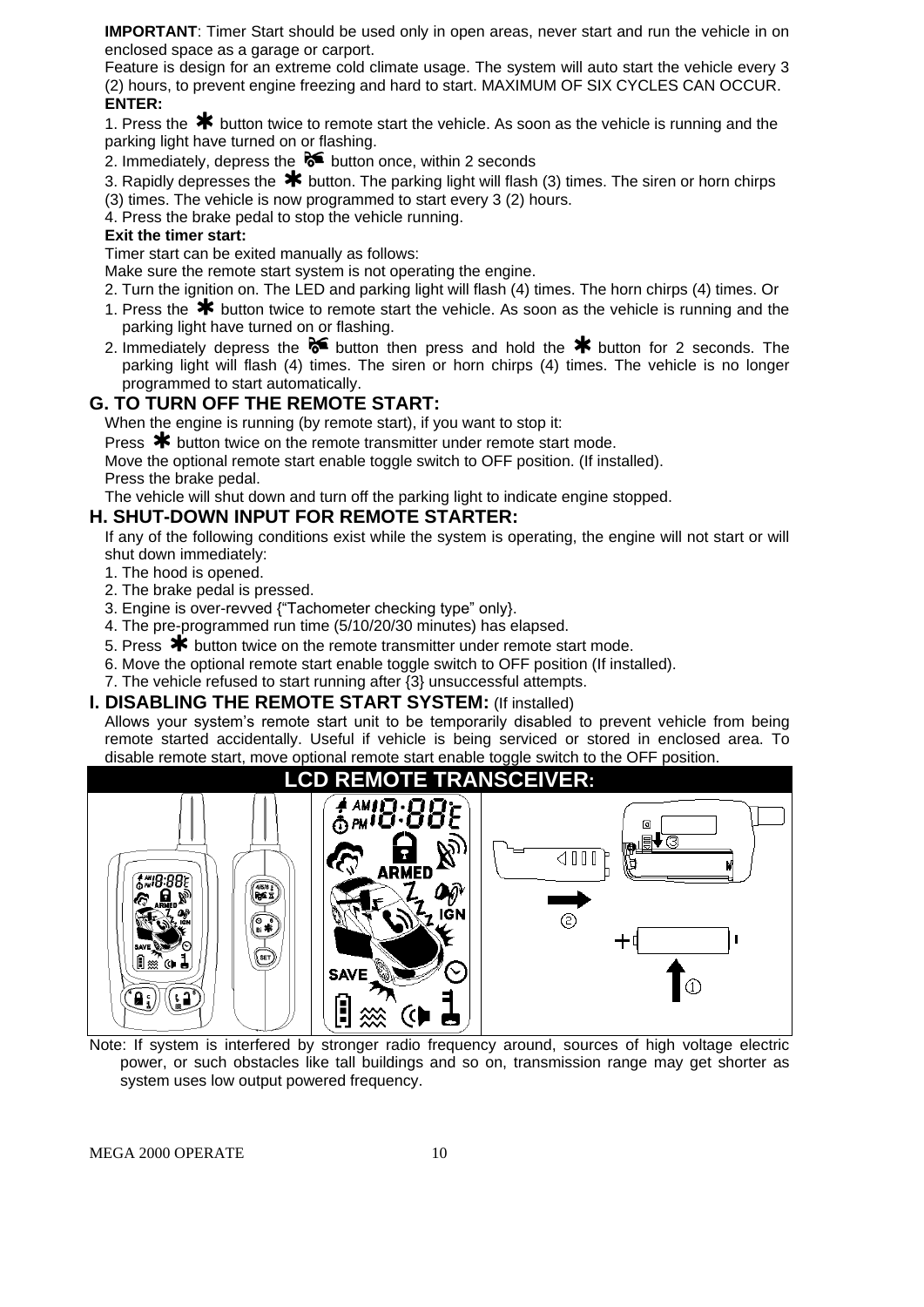## **A. BATTERY REPLACEMENT:**

1.5V type AAA Alkaline battery powers remote transceiver. When power of battery weakens, icon shall be displayed on LCD screen. When old battery is replaced with new one, there will be beep sounds indicating power is up and clock on LCD screen returns to **AM12:00** after displaying all icons. Correct time by pressing  $SET$  for 3 seconds before using (See Timer Setting).

Note: Press **b** button two times when battery compartment is empty and insert new **battery. B. REMOTE LCD ICONS WITH FUNCTION:**

|                      | B. REMOTE LCD ICONS WITH FUNCTION:            |                                                      |                                       |
|----------------------|-----------------------------------------------|------------------------------------------------------|---------------------------------------|
| 2                    | <b>Door Lock</b>                              |                                                      | <b>Door Unlock</b>                    |
|                      | Your vehicle doors are locked                 | $\overline{\mathbf{r}}$                              | vehicle<br>Your<br>doors<br>are       |
|                      |                                               |                                                      | unlocked and the system is            |
|                      |                                               |                                                      | disarmed                              |
| <b>ARMED</b>         | <b>Armed Mode</b>                             |                                                      | <b>Valet Mode</b>                     |
|                      | Your vehicle is in armed mode                 | $Z_{Z_{Z}}$                                          | All the function shall<br>be          |
|                      |                                               |                                                      | temporarily on hold.                  |
|                      | <b>Remote Transmission</b>                    |                                                      | In - Range Indicator                  |
|                      | You are transmitting the signal to            | $\cancel{\mathbb{X}}$                                | You are within the remote             |
|                      |                                               |                                                      | control range.                        |
|                      | control unit                                  |                                                      |                                       |
|                      | Door Open Warning                             |                                                      | <b>Trunk/Hood Trigger</b>             |
|                      | Doors are illegally opened (Zone 3)           |                                                      | Trunk or Hood is<br>illegally         |
|                      |                                               |                                                      | opened (Zone 2)                       |
|                      | <b>Shock Sensor Trigger</b>                   |                                                      | Warn Away trigger                     |
|                      | Trigger on Shock Sensor (Zone 4)              |                                                      | Trigger on Shock<br>Sensor            |
|                      |                                               |                                                      | (Zone 1)                              |
| <b><i>MI2:00</i></b> | <b>Time Monitor</b>                           | $\overline{f}$ and $\overline{f}$ and $\overline{f}$ | <b>Alert Alarm</b>                    |
|                      |                                               |                                                      | You have set morning call             |
|                      |                                               |                                                      | alarm                                 |
| 0: IO                | <b>Count Down Timer</b>                       | <b>SAVE</b>                                          | <b>Power Save Mode</b>                |
| Ō                    | Reminder when time is up for                  |                                                      | Save the battery power                |
|                      | parking                                       |                                                      |                                       |
|                      | <b>Vibration Mode</b>                         |                                                      | <b>Button Lock</b>                    |
|                      | Remote Control vibrates when the              |                                                      | the<br><b>Disable</b><br>transmission |
|                      | system is triggered                           |                                                      | function temporarily                  |
|                      | <b>Driver paging</b>                          |                                                      | <b>Low Battery</b>                    |
|                      | Someone is paging you in front of             | $\blacksquare$                                       | You have to replace<br>the            |
|                      | your vehicle                                  |                                                      | battery of remote control.            |
|                      |                                               |                                                      | <b>Engine Running</b>                 |
|                      | <b>Ignition Trigger</b>                       |                                                      | Your vehicle's engine is              |
| IGN                  | Trigger on Ignition Switch (Zone 5)           |                                                      | running                               |
|                      | A. PROGRAMMING OF THE LCD REMOTE TRANSMITTER: |                                                      |                                       |
|                      |                                               |                                                      |                                       |

| <b>Transmitter Button</b>                    | Description                                  | Operation                    |
|----------------------------------------------|----------------------------------------------|------------------------------|
| $\blacktriangleright$ (1 second)             | LCD screen lamp turns on for                 | Press and hold for 1 second  |
|                                              | 5 seconds.                                   | 1 melody sound to confirm    |
|                                              |                                              | enters.                      |
| $\blacktriangleright$ (3 seconds)            | <b>Timer Programming Mode</b>                | Press and hold for 3 seconds |
|                                              |                                              | 2-melody sounds to confirm   |
|                                              |                                              | enter.                       |
| $F(5$ seconds)                               | Power Save Mode                              | Press and hold for 5 seconds |
|                                              |                                              | 1 melody sound to confirm    |
|                                              |                                              | enters.                      |
| $F - F - F$                                  | Clear the Flash Icon and Melody Sound on     | Press within 3 seconds       |
|                                              | the LCD Screen Transmitter                   |                              |
| $\mathsf{F}$ - $\mathsf{U}$ (2-second)       | Button Lock $(\frac{1}{2})$ enable / disable | Press within 3 seconds       |
|                                              |                                              |                              |
| $\mathbf{F}$ - $\mathbf{\vec{U}}$ (2-second) | Melody / Vibration (2002) Mode               | Press within 3 seconds       |
|                                              |                                              |                              |

 $(2\text{-second})$  Program Count Down Timer  $(\overline{\text{O}})$ 

Press within 3 seconds cycling leave the buttons starting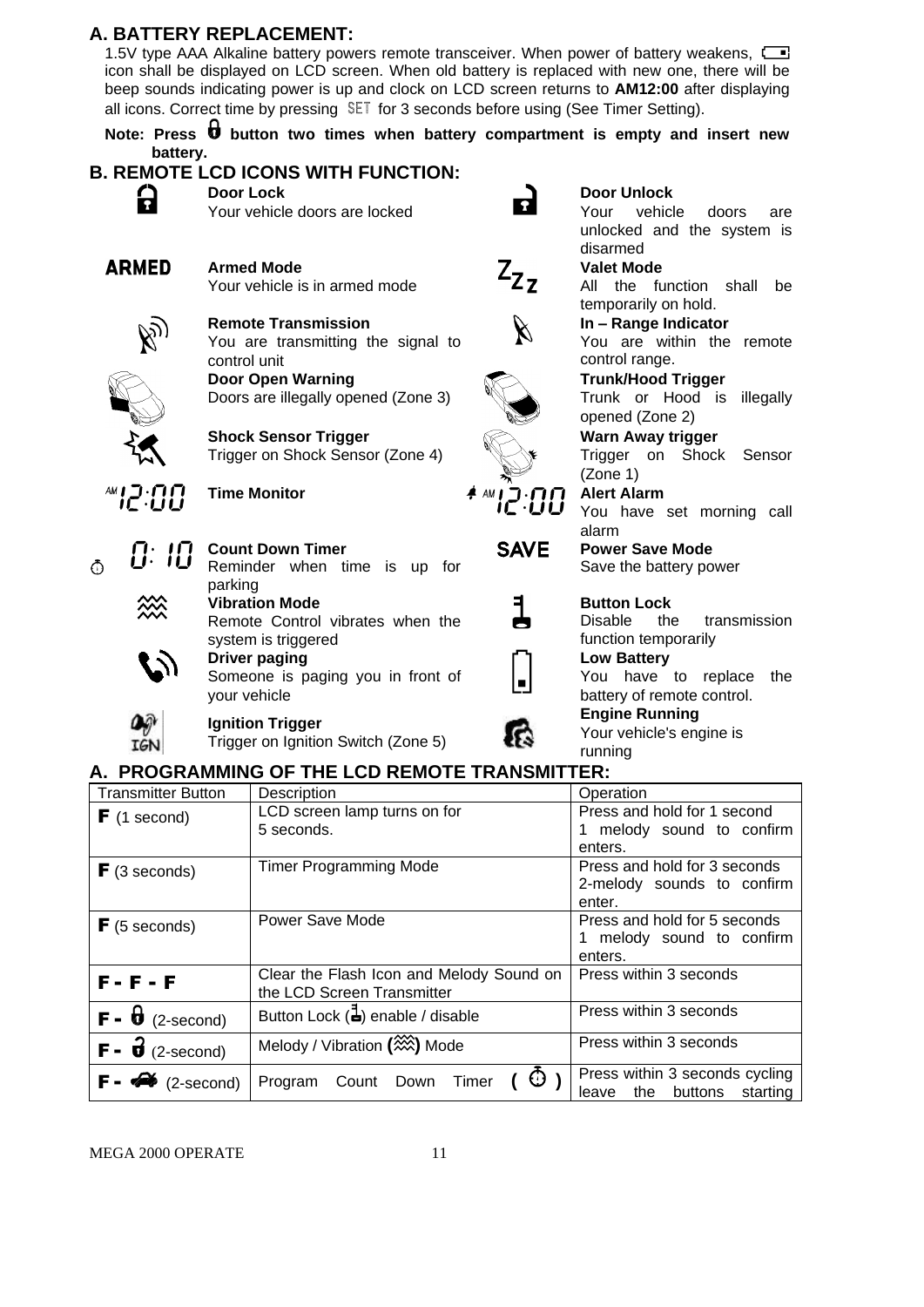|                        | $\frac{1}{10}$ (10-Minute / 20M / 30 M /1Hour /1.5H / countdown then $\Theta$ flashes<br>2.0H) |  |
|------------------------|------------------------------------------------------------------------------------------------|--|
| $F - \cdot$ (2-second) | ' Enable / Disable Bi Sound (Bi) While<br><b>Pressing Button</b>                               |  |

- **1. Screen Lamp ON:** Press and hold the F button for one second, the melody will sound and the LCD screen lamp will turn on for 5 seconds.
- **2. Power Save Mode:** While in power save mode, the LCD remote transceiver uses "0" current to save battery power.

**Entry:** Press & hold **F** button for 5 seconds. There will be one melody sound and the SAVE icon will stay on the LCD screen to indicate entry of "power save mode". **Exit:** Press any button of the LCD remote transmitter to exit "Power Save Mode".

- **3. Clear the Flash Icon and Melody Sound:** Pressing the F button 3 times within 3 seconds will clear the flashing icon and melody sound on the LCD screen transceiver
- **4. Stop The Trigger Melody Sound:** While triggering the alarm the LCD screen will alert user through melody sound and flashing trigger icon. Press any button on the LCD remote transmitter to stop the melody sound only.
- **5. Button Lock:** Useful if you want to disable the transmission function of the remote control temporarily to prevent from any inadvertent pressing of buttons by others.

Press the **F** button first, within 3 seconds press and hold the  $\mathbf{0}$   $(\mathbf{1})$  button for 2

seconds to activate or cancel the button lock function. The  $\frac{1}{2}$  icon will be displayed on the LCD screen to show the LCD remote transmitter is on "Button Lock".

#### **6. Vibration / Melody Mode:**

 Useful when you are in a noisy place and difficult to hear beep sounds from the remote control. In this mode, the remote control vibrates itself if your security system is triggered.

Press the **F** button first, within 3 seconds press and hold the  $\vec{\mathbf{u}}$  ( $\hat{\mathbf{w}}$ ) button for 2 seconds to select the mode of vibration or melody, the  $\frac{1}{2}$  icon will be displayed on the LCD screen to show the LCD remote transceiver is on vibration mode.

#### **7. Enable / Disable Bi Sound While Pressing Button:**

There is a short "bi" sound while pressing the button of the LCD screen transceiver

If you want to mute the "bi" sound when you press a button, press the  $\mathbf F$  button first, within 3

seconds press and hold the **\*** (Bi) button for 2 seconds to disable the "bi" sound.

#### **8. Low Battery Indication:**

When the power of the battery weakens, it has two short "bi" sounds and flash  $\Box$  icon while pressing a button on the LCD screen transceiver.

#### **9. Set Up Fixed Count Down Timer:**

1. Press the **F** button first, within 3 seconds press and hold the  $\clubsuit$  ( $\ddot{\odot}$ ) button for 2 seconds, the

LCD screen will show  $\Theta$  icon and timer (i.e. 0:10),

2. Press the  $\clubsuit$   $\bullet$   $\bullet$   $\bullet$   $\bullet$   $\bullet$  button again showing next order time on the screen (i.e. 0:20), press them again (i.e. 0:30)…..and so on.

3. Leave the buttons starting countdown then  $\, \mathbb{O} \,$  icon flashes

**Note:** 1.The countdown period is fixed as 10 minutes, 20 minutes, 30 minutes, 1 hour, 1.5 hours,

and 2 hours maximum. When countdown timer showing 0:00 means to turn off the timer. Press  $\blacksquare$ button for real time indication when the timer is counting down.

#### **10. Out Of Range Indication:**

The system will automatically check the range every 20 minutes after armed.

1. If user is within the range, the  $\mathbb N$  icon will display on the LCD screen.

2. If user is out of range, it has five short "bi" sounds and  $\mathbb N$  icon will disappear on the LCD screen.

MEGA 2000 OPERATE 12

f

∐ ⋙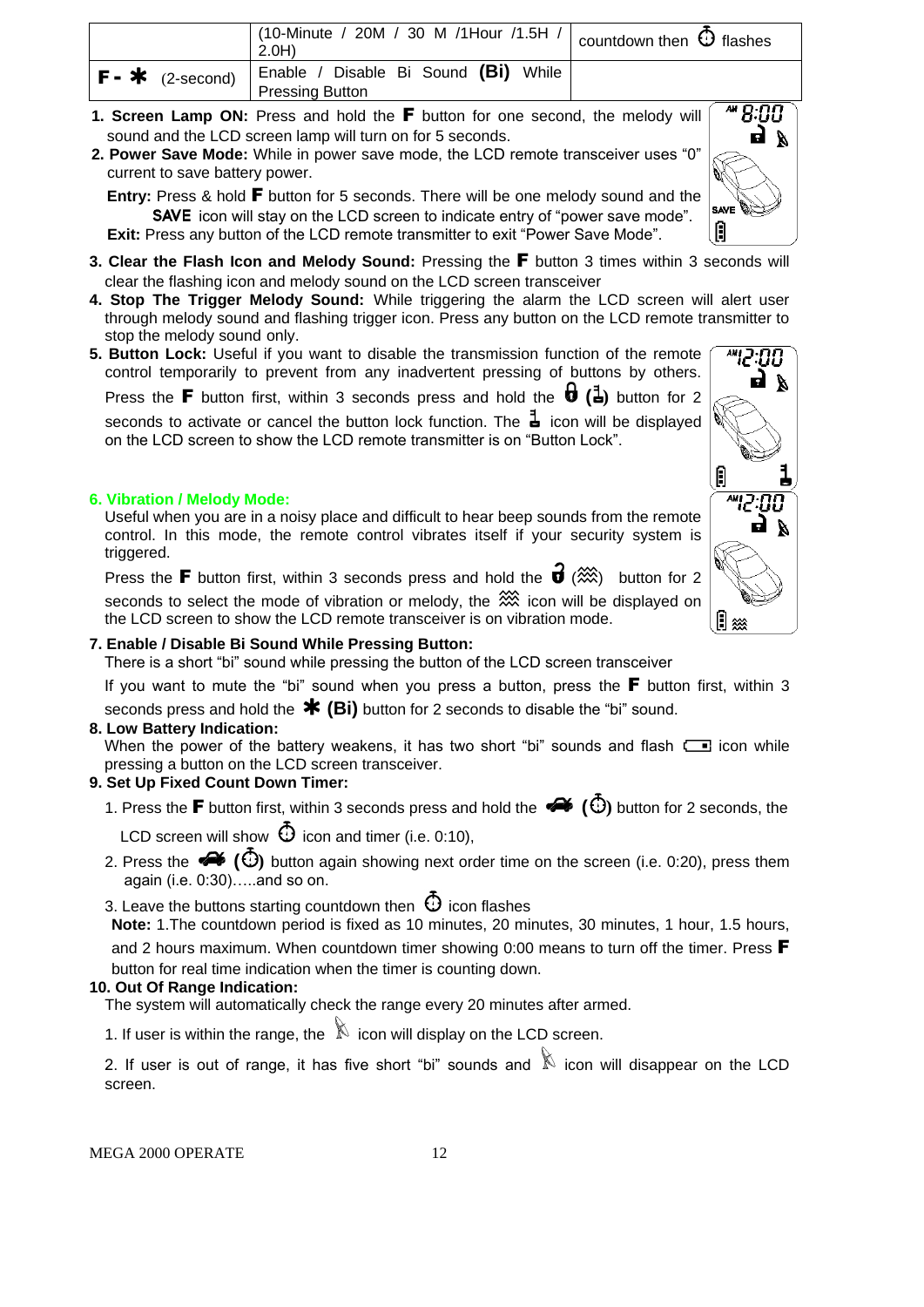## **B. TIMER SETTING:**

|                | Transceiver Button                         | Description                                                                                       | <b>Press Transceiver Button</b>     |
|----------------|--------------------------------------------|---------------------------------------------------------------------------------------------------|-------------------------------------|
|                | Press & Hold the F<br>button for 3 seconds | <b>Timer Setting (Hour)</b><br>*Flash digit for adjusting                                         | * for $-$ and $\rightarrow$ for $+$ |
|                | Press the $\mathbf F$ button once          | Time setting (Minute)<br>*Flash digit for adjusting                                               | $*$ for $-$ and $*$ for $*$         |
| $\overline{2}$ | Press the $\mathbf F$ button<br>once.      | <b>Alert Alarm Time Setting (Hour)</b><br>*Flash digit for adjusting                              | $*$ for $-$ and $*$ for $*$         |
|                | Press the <b>F</b> button once             | Alert Alarm Time Setting (Minute)<br>*Flash digit for adjusting                                   | $*$ for $-$ and $*$ for $*$         |
|                | Press the $F$ button once                  | Alert Alarm Setting ON / OFF                                                                      | $*$ for OFF and $*$ for<br>ON       |
| 3              | Press the <b>F</b> button once             | <b>Count Down Timer Setting (Hour)</b><br>*Flash digit for adjusting<br>(Max.19 hours 59 minutes) | $*$ for $-$ and $*$ for $*$         |
|                | Press the $F$ button once                  | Count down Timer Setting (Minute)<br>*Flash digit for adjusting                                   | $*$ for $-$ and $*$ for $*$         |
|                | Press the $F$ button once                  | Count down Timer Setting ON / OFF                                                                 | $*$ for OFF and $*$ for<br>ΟN       |

EXIT: Press and hold the  $\blacksquare$  button for 2 seconds or leave it for 10 seconds.

## **1. Timer Setting: Example to 10:30 AM**

- 1. Press & hold **F** button for 3 seconds, with two-melody sound, "Hours" digit flashes for adjusting.
- 2. Press the  $*$  or  $\clubsuit$  button to decrease or increase the "Hour" digit until AM10:xx
- 3. Press the F button once again then the "Minute" digit flashes for adjusting.
- 4. Press the  $\ast$  or  $\bullet$  button to decrease or increase the "Minutes" digit until AM 10:30

5. Press the **F** button for 2 seconds with one-melody sound to confirm exit the timer program mode.

## **2. Alert Alarm Timer Setting: Example to 6:30 PM**

- 1. Press & hold **F** button for 3 seconds, with two-melody sound, "Hours" digit flashes for adjusting.
- 2. Press the **F** button twice, LCD screen will shows  $\triangleq$  icon and "Hours" digit flashes for adjusting.
- 3. Press the  $*$  or  $*$  button to decrease or increase the "Hour" digit until **PM 6:xx**
- 4. Press the  $\blacksquare$  button once again then the "Minutes" digit flashes for adjusting.
- 5. Press the  $*$  or  $*$  button to decrease or increase the "Minutes" digit until PM 6:30
- 6. Press the **F** button once again then  $\neq$  icon flashes for alert alarm "ON / OFF" setting
- 7. Press the  $\blacktriangleleft$  button to start "Alert Alarm Timer" and "ON" icon will show on LCD screen. Press the  $*$  button to stop "Alert Alarm Timer" and "OFF" icon will show on LCD screen.
- 8. Press **F** button for 2 seconds with one-melody sound to confirm exit the timer program mode.

## **3. Count Down Timer Setting: Example Set Countdown Timer at 2:30**

- 1. Press & hold F button for 3 seconds, with two-melody sound, "Hours" digit flashes for adjusting.
- 2. Press the **F** button 5 times, LCD screen will show  $\Phi$  icon and "Hours" digit flashes for adiusting.
- 3. Press the  $*$  or  $*$  button to decrease or increase the "Hour" digit until 2:xx
- 4. Press the  $\blacktriangleright$  button once again then the "Minutes" digit flashes for adjusting.
- 5. Press the  $*$  or  $\ll$  button to decrease or increase the "Minute" digit until 2:30
- 6. Press the **F** button once again then  $\Phi$  icon flashes for alert alarm "ON / OFF" setting
- 7. Press the  $\clubsuit\bullet$  button to start countdown timer, and the "ON" icon will show on the LCD screen. Press the  $*$  button to stop countdown timer, and the "OFF" icon will show on the LCD screen.

8. Press the **F** button for 2 seconds with one-melody sound to confirm exit the timer program mode. **Note:** Maximum is 19 hours.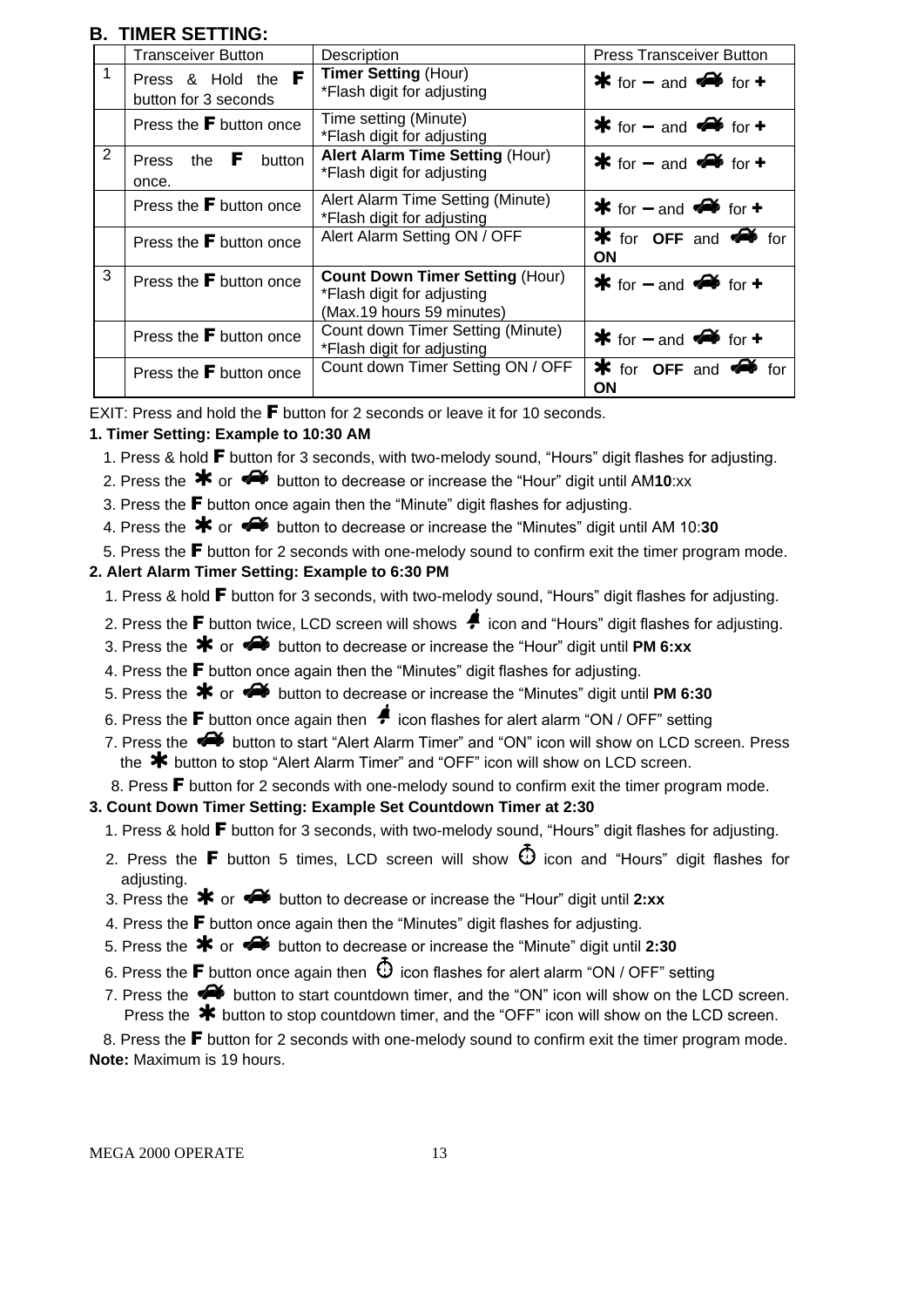This device complies with part 15 of the FCC rules. Operation is subject to the following two conditions.

(1) This device may not cause harmful interference, and

(2) This device must accept any interference received, including interference that may cause undesired operation.